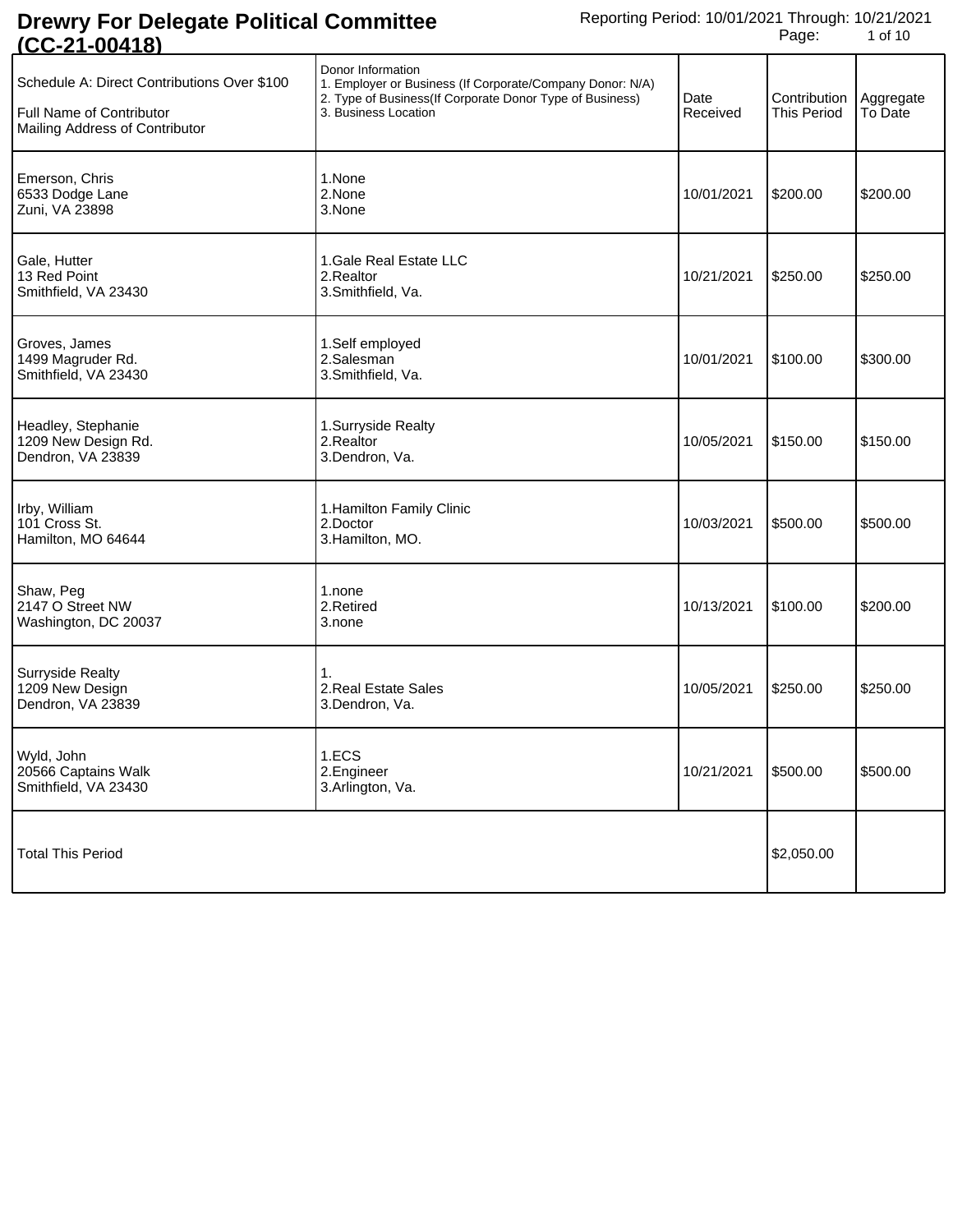| 1014-004                                                                                                   |                                                                                                                                                                                                                                      |                  |                                                |          |
|------------------------------------------------------------------------------------------------------------|--------------------------------------------------------------------------------------------------------------------------------------------------------------------------------------------------------------------------------------|------------------|------------------------------------------------|----------|
| Schedule B: In-Kind Contributions Over \$100<br>Full Name of Contributor<br>Mailing Address of Contributor | Donor Information<br>1. Employer or Business (If Corporate/Company Donor: N/A)<br>2. Type of Business (If Corporate Donor Type of Business)<br>3. Business Location<br>4. Service/Goods Received<br>5. Basis used to Determine Value | Date<br>Received | Contribution   Aggregate<br><b>This Period</b> | To Date  |
| Delawie, Torrence<br>822 Fontaine St.<br>Alexandria, VA 22302                                              | 1. none<br>2. Not employed<br>3. none<br>4. Post Cards<br>5. Actual Cost                                                                                                                                                             | 10/18/2021       | \$79.10                                        | \$129.50 |
| Delawie, Vonda<br>l 822 Fontaine St.<br>Alexandria, VA 22302                                               | 1. U.S. Dept of State<br>2. Human Resources<br>3. Alexandria, Va.<br>4. Post Cards<br>5. Actual Cost                                                                                                                                 | 10/04/2021       | \$103.00                                       | \$103.00 |
| <b>Total This Period</b>                                                                                   |                                                                                                                                                                                                                                      |                  | \$182.10                                       |          |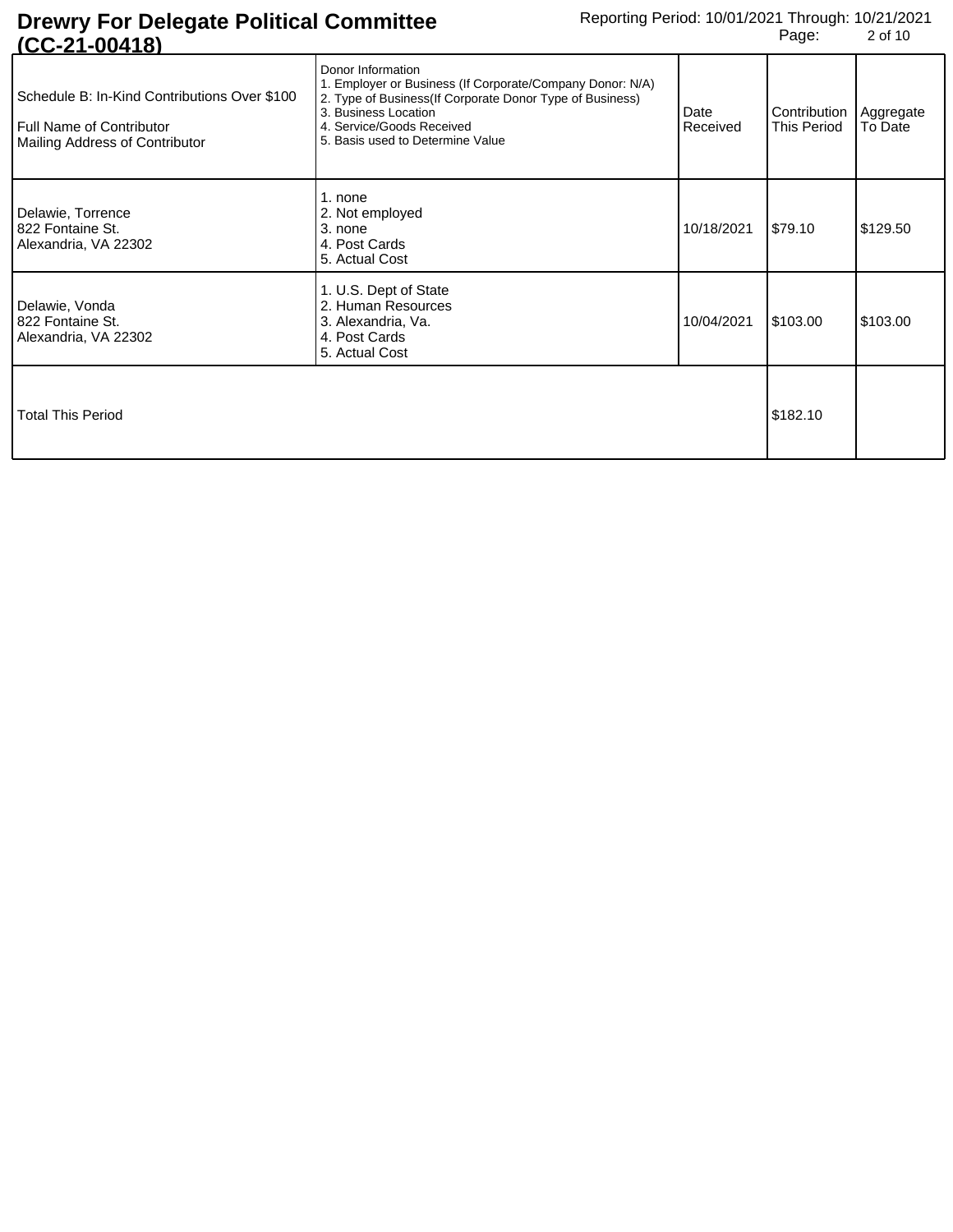No Schedule C results to display.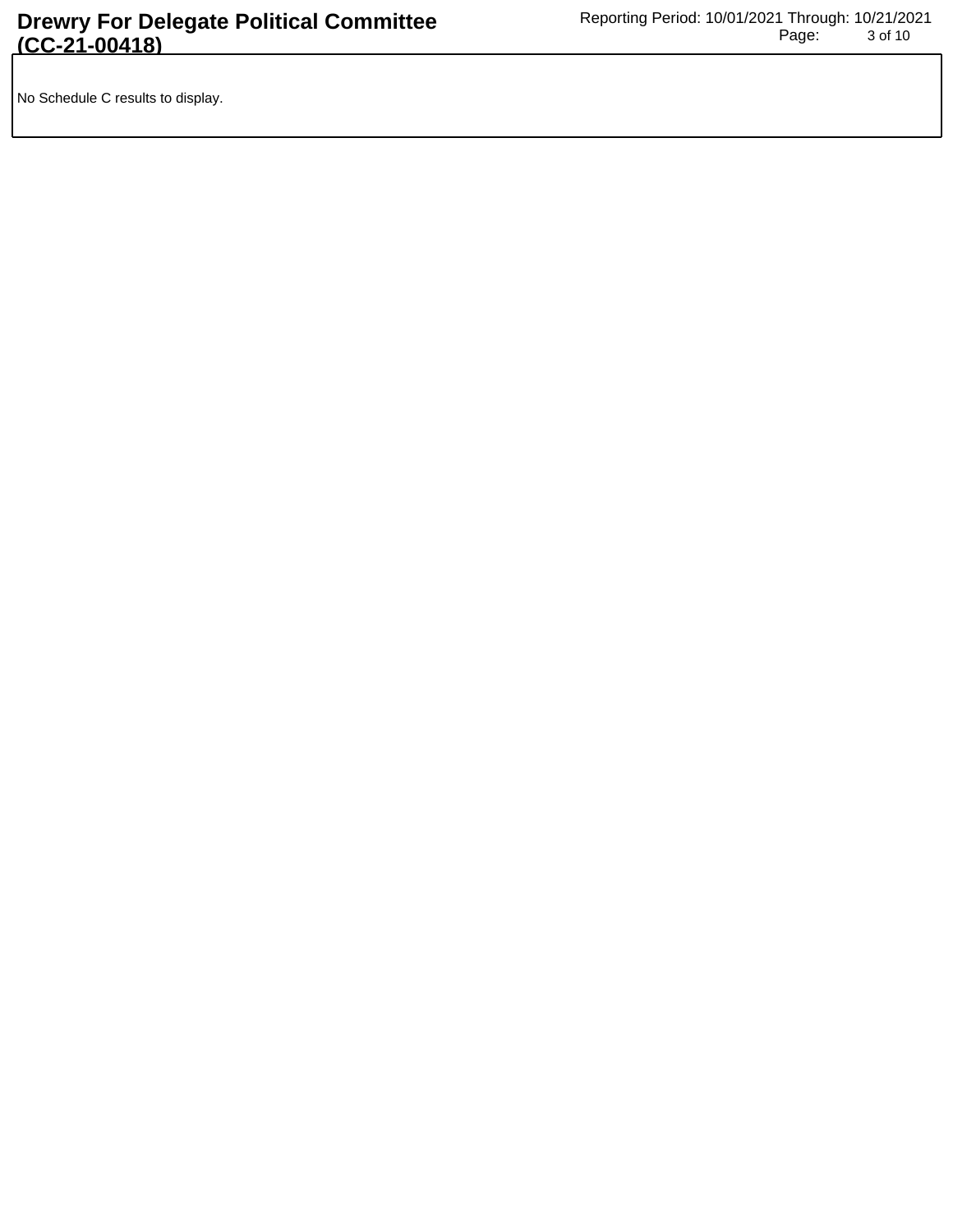| Schedule D: Expenditures<br>Person or Company Paid and Address     | Item or Service       | Name of<br>Person<br>Authorizing<br>Expenditure | Date of<br>Expenditure | Amount<br>Paid |
|--------------------------------------------------------------------|-----------------------|-------------------------------------------------|------------------------|----------------|
| ActBlue<br>366 Summer Street<br>Somerville, MA 02144               | Fee                   | Michael<br>Drewry                               | 10/01/2021             | \$25.70        |
| Knecht, Jennifer<br>227 Carsley Rd.<br>Dendron, VA 23839           | Labor                 | Michael<br>Drewry                               | 10/01/2021             | \$900.00       |
| ActBlue<br>366 Summer Street<br>Somerville, MA 02144               | Fee                   | Michael<br>Drewry                               | 10/03/2021             | \$29.55        |
| Costco<br>12121 Jefferson Ave.<br>Newport News, VA 23602           | <b>Event Supplies</b> | Michael<br>Drewry                               | 10/04/2021             | \$39.53        |
| <b>USPS</b><br>312 Church St.<br>Wakefield, VA 23888               | <b>Stamps</b>         | Michael<br>Drewry                               | 10/04/2021             | \$240.00       |
| Signs On the Cheap<br>11525 Stone Hollow Dr.<br>Austin, TX 78758   | Signs                 | Michael<br>Drewry                               | 10/05/2021             | \$747.37       |
| Supreme Style<br>6610 Mooretown Rd.<br>Williamsburg, VA 23188      | <b>Tee Shirts</b>     | Michael<br>Drewry                               | 10/05/2021             | \$249.18       |
| <b>USPS</b><br>312 Church St.<br>Wakefield, VA 23888               | stamps                | Michael<br>Drewry                               | 10/05/2021 \$144.00    |                |
| Printwell Inc.<br>3407 Poplar Creek Lane<br>Williamsburg, VA 23188 | Printing              | Michael<br>Drewry                               | 10/06/2021             | \$250.38       |
| <b>USPS</b><br>312 Church St.<br>Wakefield, VA 23888               | stamps                | Michael<br>Drewry                               | 10/08/2021             | \$8.00         |
| Groves, James<br>1499 Magruder<br>Smithfield, VA 23430             | <b>Stamps</b>         | Michael<br>Drewry                               | 10/09/2021             | \$104.00       |
| Usps<br>325 Mainstreet<br>Waverly, VA 23890                        | stamps                | Michael<br>Drewry                               | 10/09/2021             | \$120.00       |
| ActBlue<br>366 Summer Street<br>Somerville, MA 02144               | Fee                   | Michael<br>Drewry                               | 10/10/2021             | \$3.95         |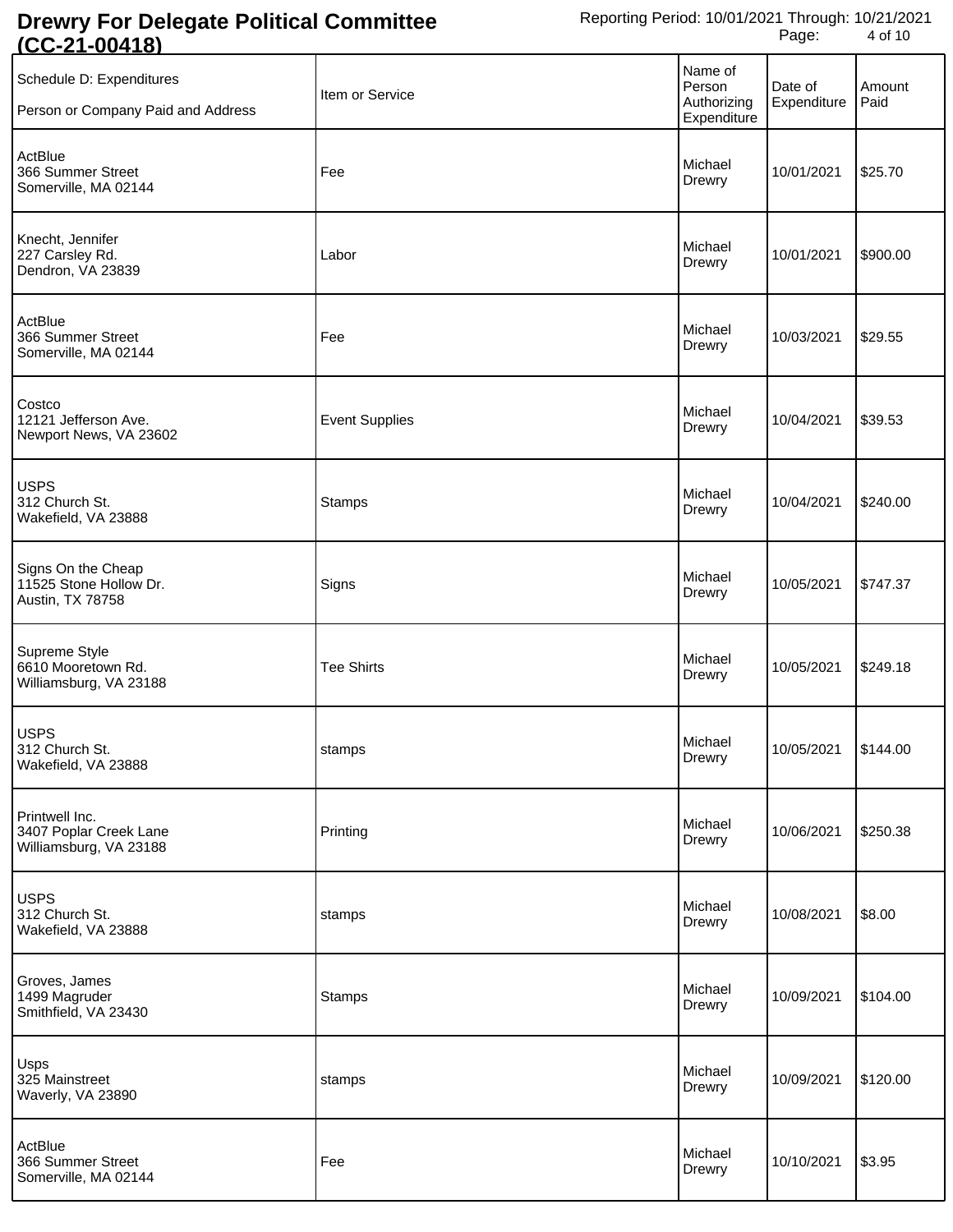| <u>1 JULIE 1 JULIE 1 JU</u>                                    |                     |                                                 |                        |                |
|----------------------------------------------------------------|---------------------|-------------------------------------------------|------------------------|----------------|
| Schedule D: Expenditures<br>Person or Company Paid and Address | Item or Service     | Name of<br>Person<br>Authorizing<br>Expenditure | Date of<br>Expenditure | Amount<br>Paid |
| usps<br>14416 Courthouse Rd.<br>Dinwiddie, VA 23841            | stamps              | Michael<br>Drewry                               | 10/12/2021             | \$16.00        |
| <b>USPS</b><br>4 Windsor Blvd<br>Windsor, VA 23487             | <b>Stamps</b>       | Michael<br>Drewry                               | 10/13/2021             | \$200.00       |
| usps<br>14416 Courthouse Rd.<br>Dinwiddie, VA 23841            | <b>Stamps</b>       | Michael<br>Drewry                               | 10/13/2021             | \$40.00        |
| <b>USPS</b><br>8280 Main St.<br>Ivor, VA 23866                 | <b>Stamps</b>       | Michael<br>Drewry                               | 10/13/2021             | \$80.00        |
| ActBlue<br>366 Summer Street<br>Somerville, MA 02144           | Fee                 | Michael<br>Drewry                               | 10/17/2021             | \$39.51        |
| Smithfield News Media<br>P.O Box 497<br>Franklin, VA 23851     | Ad                  | Michael<br>Drewry                               | 10/18/2021             | \$1,395.00     |
| <b>USPS</b><br>5375 Windsor Blvd<br>Zuni, VA 23898             | <b>Stamps</b>       | Michael<br>Drewry                               | 10/19/2021             | \$40.00        |
| Pinos<br>306 County Dr.<br>Wakefield, VA 23888                 | Food for volunteers | Michael<br>Drewry                               | 10/20/2021 \$30.36     |                |
| Evans, Carol<br>P.O. Box 40044<br>Augusta, GA 30909            | <b>Stamps</b>       | Michael<br>Drewry                               | 10/21/2021             | \$40.00        |
| <b>Total This Period</b>                                       |                     |                                                 |                        | \$4,742.53     |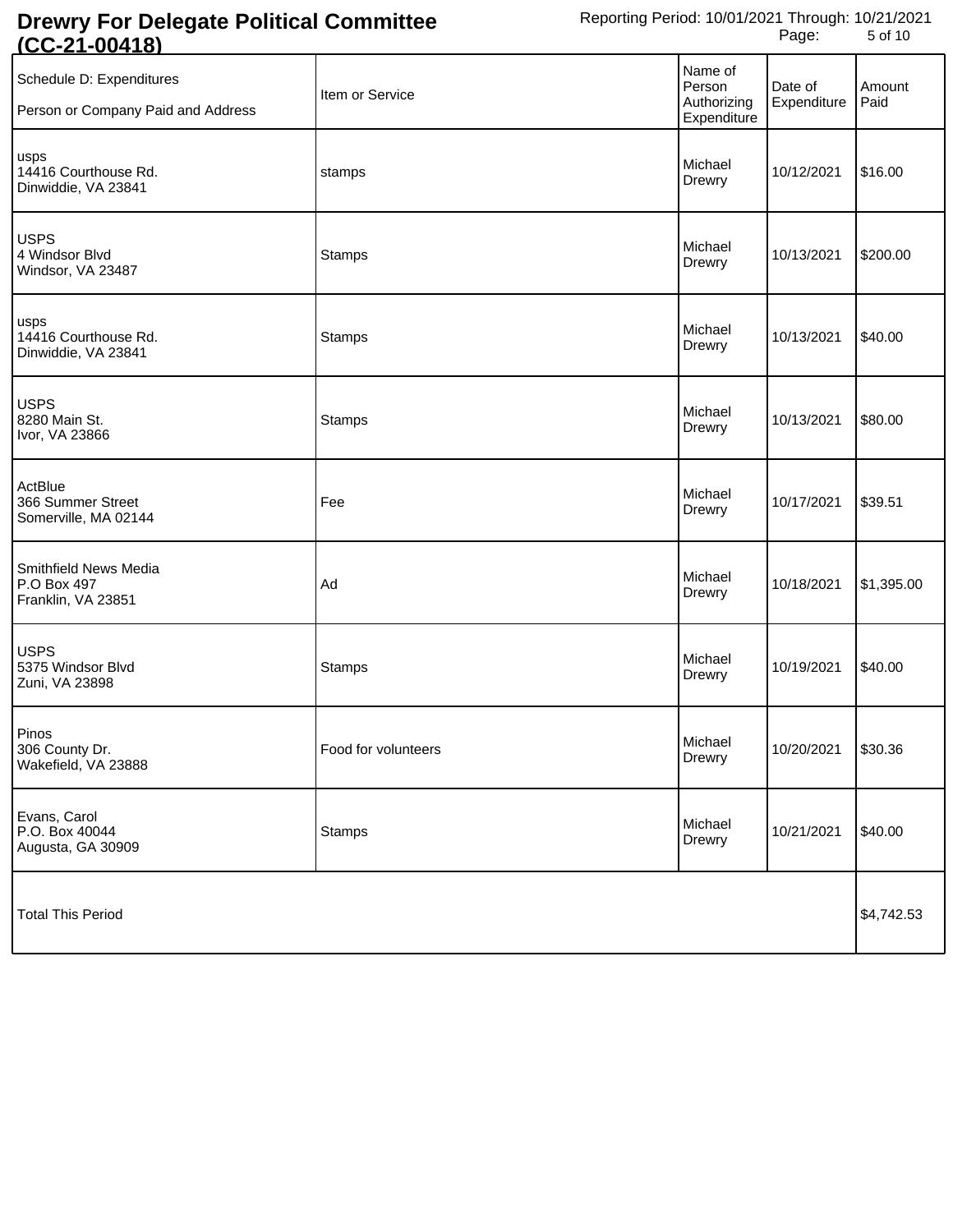| No Schedule E-1 results to display. |  |
|-------------------------------------|--|
|                                     |  |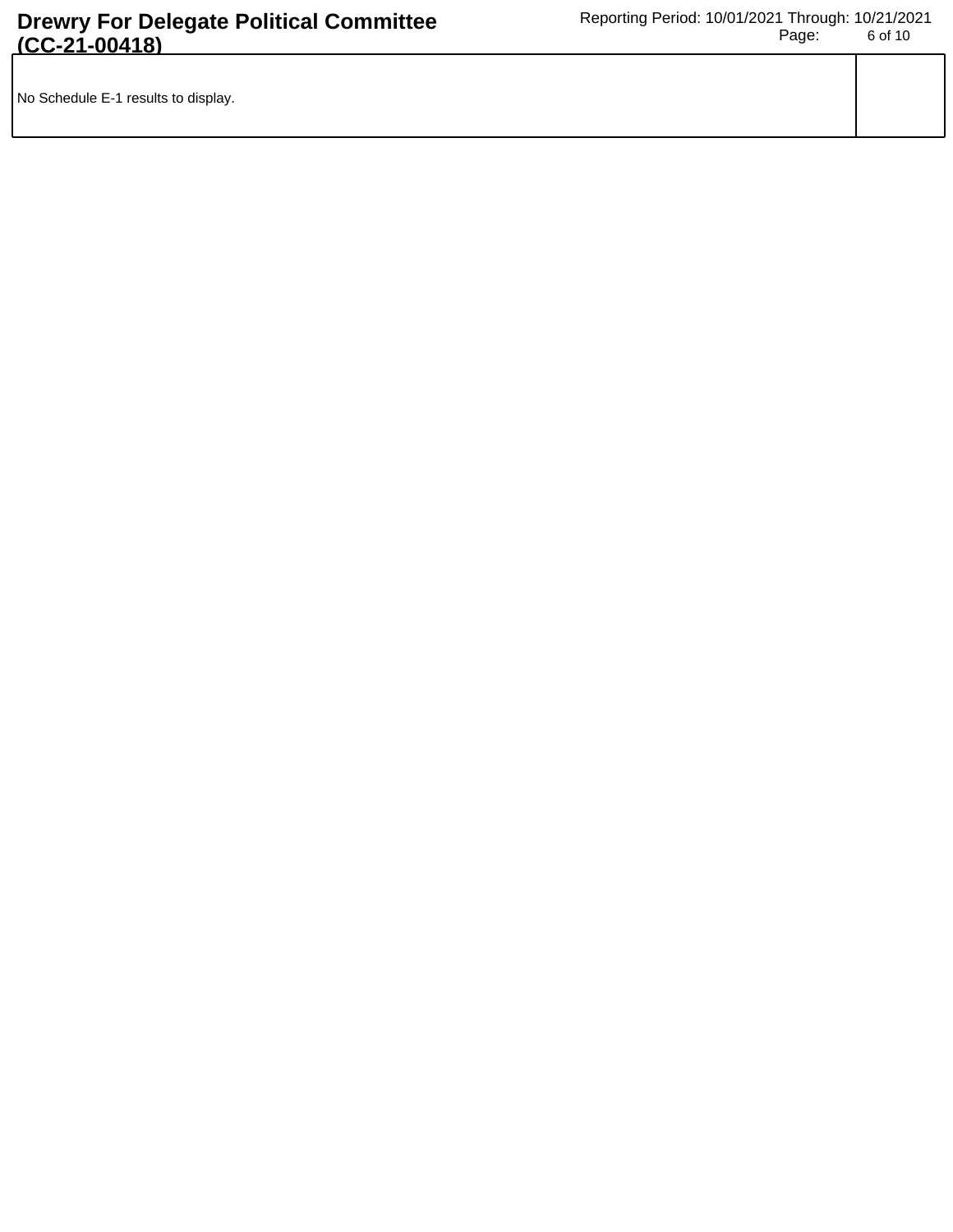| No Schedule E-2 results to display. |  |
|-------------------------------------|--|
|                                     |  |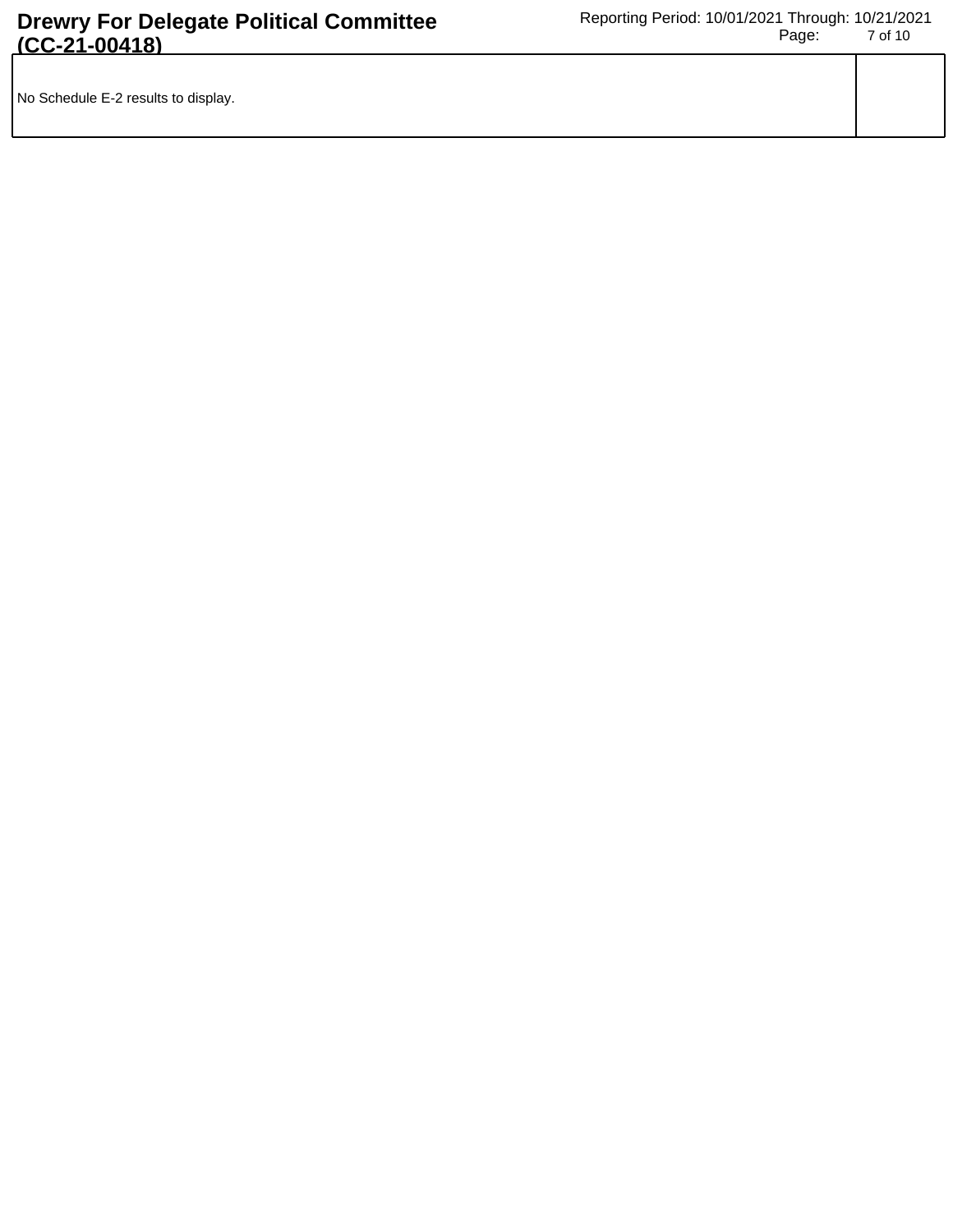| <u>100-41-004101</u>                                                                    |                      |                       |                               |
|-----------------------------------------------------------------------------------------|----------------------|-----------------------|-------------------------------|
| Schedule F: Debts remaining Unpaid as of this<br>Report<br>Name and Address of Creditor | Pupose of Obligation | Date Debt<br>Incurred | Amount<br>Remaining<br>Unpaid |
| Drewry, Michael<br>541 Strawberry Lane<br>Wakefield, VA 23888                           |                      | 04/16/2021            | \$200.00                      |
| Drewry, Michael H<br>541 Strawberry Lane<br>Wakefield, VA 23888                         |                      | 05/18/2021            | \$1,000.00                    |
| <b>Total This Period</b>                                                                |                      |                       | \$1,200.00                    |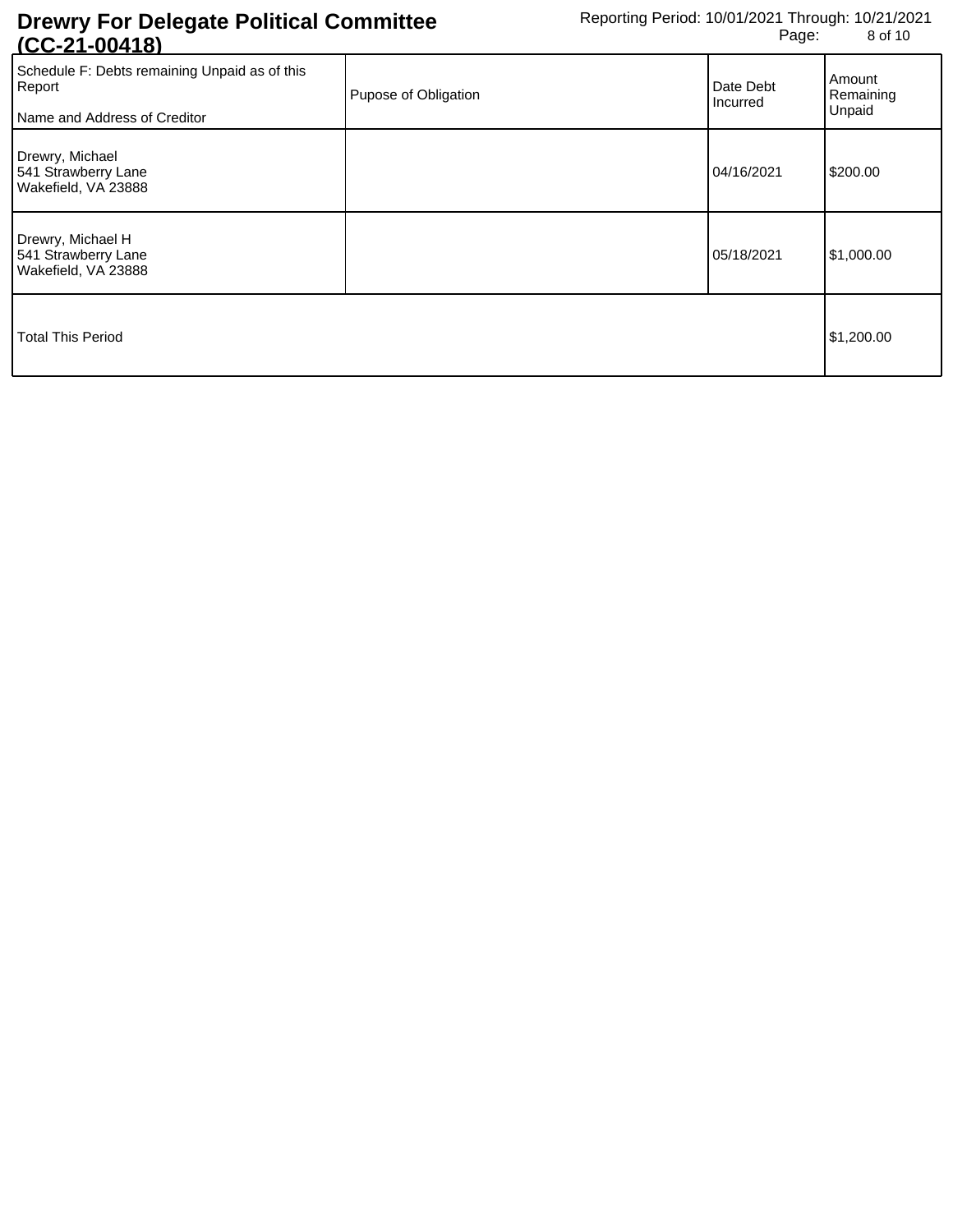| <b>Schedule G: Statement of Funds</b>                          | Number of<br><b>Contributions</b> | <b>Amount</b> |            |
|----------------------------------------------------------------|-----------------------------------|---------------|------------|
| <b>Contributions Received This Period</b>                      |                                   |               |            |
| 1. Schedule A [Over \$100]                                     | 8                                 | \$2,050.00    |            |
| 2. Schedule B [Over \$100]                                     | 2                                 | \$182.10      |            |
| 3. Un-itemized Cash Contributions [\$100 or less]              | 38                                | \$1,716.00    |            |
| 4. Un-itemized In-Kind Contributions [\$100 or less]           | 5                                 | \$176.40      |            |
| 5. Total                                                       | 53                                |               | \$4,124.50 |
| <b>Bank Interest, Refunded Expenditures and Rebates</b>        |                                   |               |            |
| 6. Schedule C [also enter on Line 17b on Schedule H]           |                                   |               | \$0.00     |
| <b>Expenditures Made This Period</b>                           |                                   |               |            |
| 7. Schedule B [From line 2 Above]                              |                                   | \$182.10      |            |
| 8. Un-itemized In-Kind contributions [From line 4 Above]       |                                   | \$176.40      |            |
| 9. Schedule D [Expenditures]                                   |                                   | \$4,742.53    |            |
| 10. Total [add lines 7, 8 and 9]                               |                                   |               | \$5,101.03 |
| <b>Reconciliation of Loan Account</b>                          |                                   |               |            |
| 11. Beginning loan balance [from line 15 of last report]       |                                   | \$1,200.00    |            |
| 12. Loans received this period [from Schedule E-Part 1]        |                                   | \$0.00        |            |
| 13. Subtotal                                                   |                                   |               | \$1,200.00 |
| 14. Subtract: Loans repaid this period [from Schedule E-Part2] |                                   | \$0.00        |            |
| 15. Ending loan balance                                        |                                   |               | \$1,200.00 |